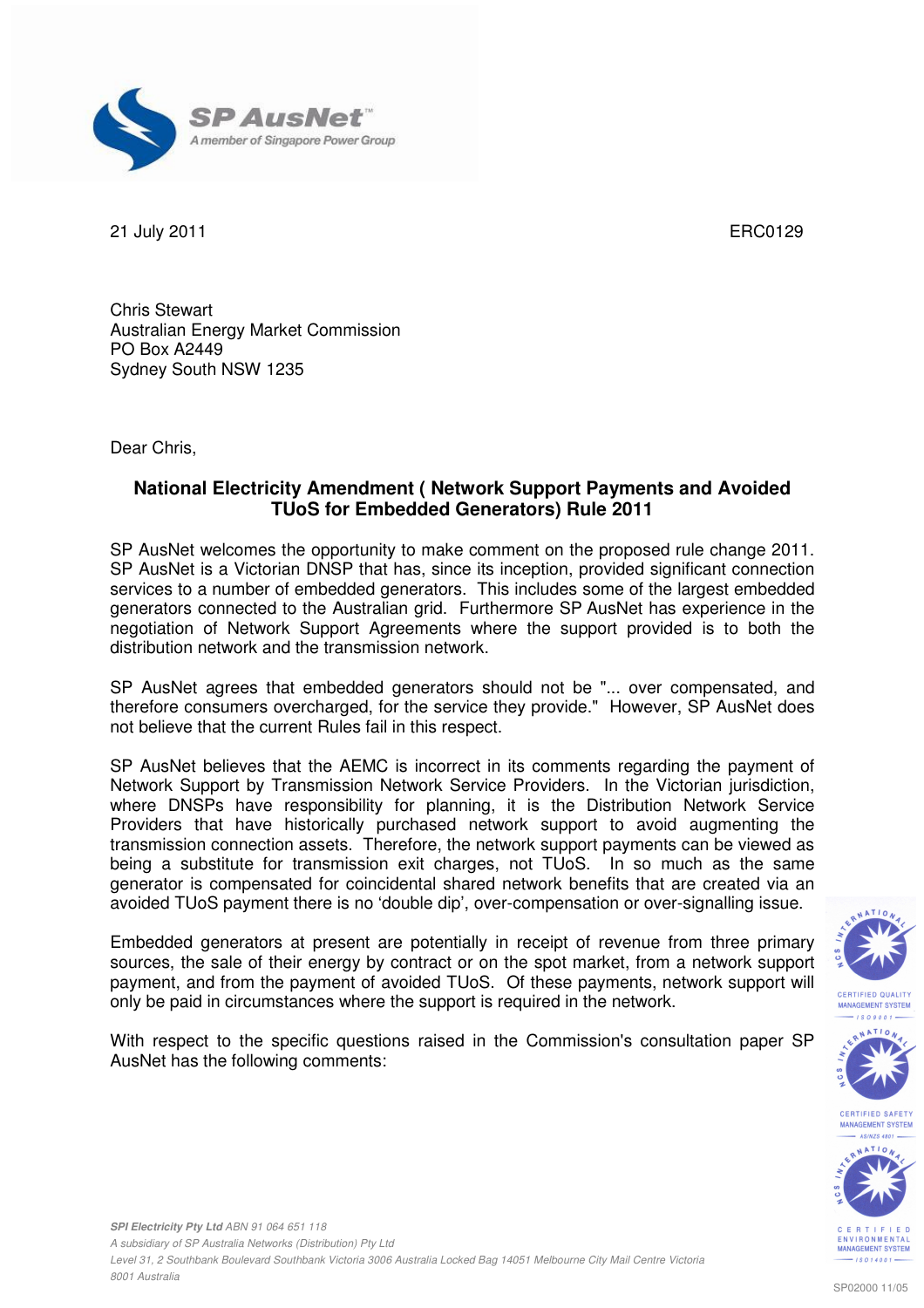## **Question 1** Are the current arrangements efficient?

- $1.1$ Would the combination of a network support payment and an avoided TUoS payment over-signal and/or over-compensate embedded generation?
- $1.2$ Do the services and benefits provided by embedded generators for a network support payment and an avoided TUoS payment differ, and if so. how?
- $1.3$ Is the Rule change likely to have any unintended consequences in terms of the network support agreement negotiations?

This will be reliant on details of the individual network support contracts themselves. As stated above, in so much as the network support payments (for avoided transmission exit charges) and avoided TUoS payments are compensation for distinct network benefits there is no over-compensation. Contracts entered into by SP AusNet have been for the deferral of transmission network connection augmentation only, therefore, additional avoided TUoS revenue streams the generator receives are not double counting.

Therefore, the Rule change will potentially have the reverse effect of that intended, undercompensating the prospective embedded generator for network benefits generated and making non-network solutions less attractive to potential proponents. In addition, the current Rules keep the two payments (and benefits) distinct and, therefore, transparent. The Rule change, by preventing separate payments, will reduce transparency to customers and the regulators.

## **Question 2** What is the materiality of the identified problem?

- $2.1$ To what extent do embedded generators receive both a network support payment and an avoided TUoS payment? Please provide any instances where a network support payment is made to an embedded generator and an indication of the expected value.
- $2.2$ How material is receiving both a network support payment and an avoided TUoS payment to the commercial viability of an embedded generator? (Please provide evidence).
- $2.3$ Should specific provisions related to a transition period be considered?